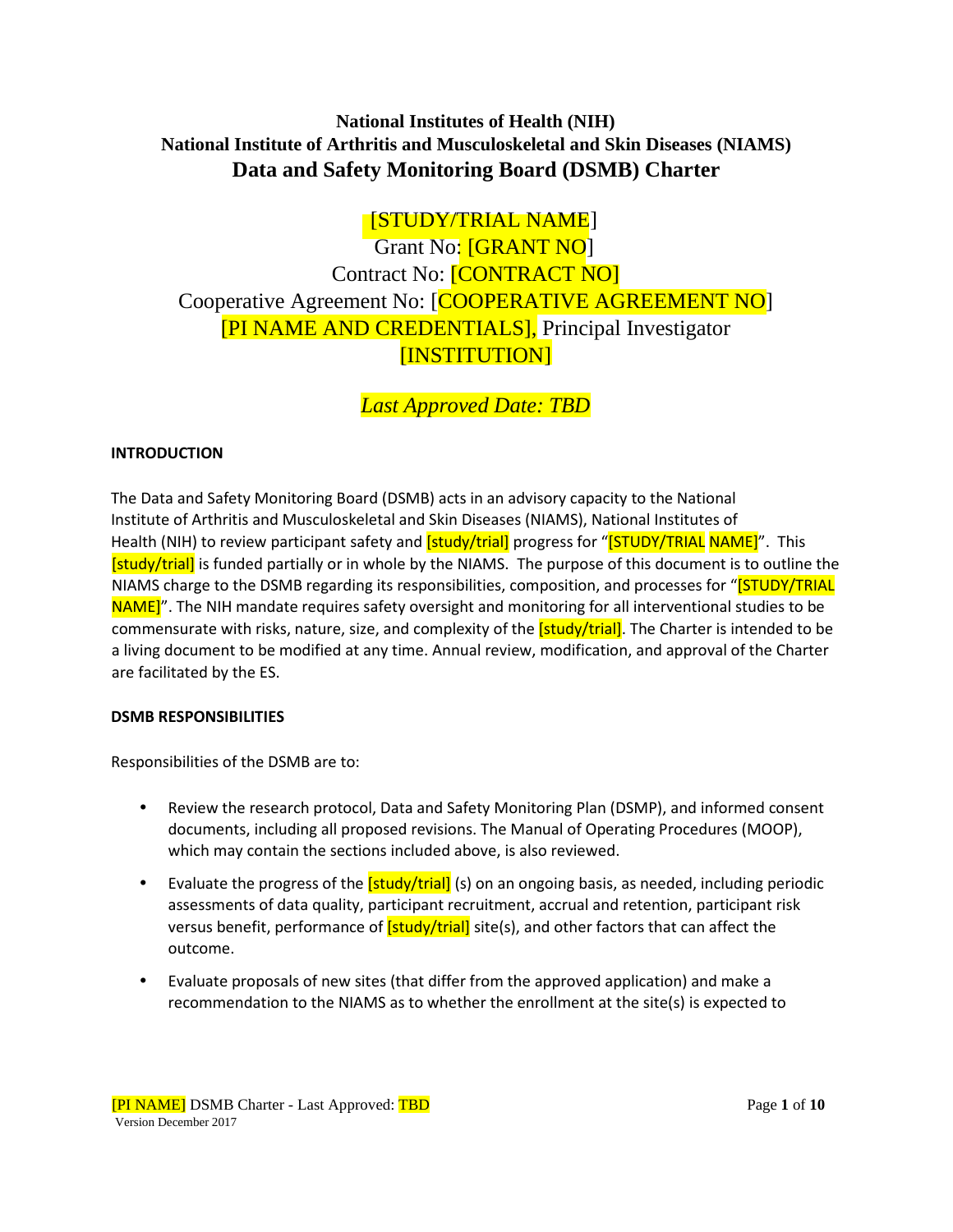enhance overall enrollment. Activities include evaluating the patient population pool, catchment area description, recruitment plan and target enrollment for any new clinical sites.

- Consider the impact of factors external to the **[study/trial]** when new information, such as scientific or therapeutic developments, becomes available and may affect safety of participants, their willingness to participate in the  $\left[\frac{\text{study}}{\text{trial}}\right]$  or the ethics and conduct of the  $\left[\frac{\text{study}}{\text{trial}}\right]$ .
- Review unanticipated problems, serious and non-serious adverse event reports and documentation and make recommendations to the NIAMS regarding protection of the [study/trial] participants.
- Assist the NIAMS by commenting on any problems with study conduct or performance.
- Ensure that the plan for maintaining the confidentiality of the *[study/trial]* data and the results by the investigative team is appropriate.
- Review and evaluate requests for protocol modifications.
- **[Review data after completion of each cohort to approve dose escalation.]**
- Review in advance of the [study/trial] initiation the [study/trial] specific stopping rules and plans for interim analyses as established by the PI and selected members of the study team. These plans outline the conditions under which a  $[study/trial]$  may be stopped (e.g., difficulties in recruitment, retention, obtaining outcome measures or other issues).
- Review the interim analyses and/or accumulating data at the specified interval(s), and as appropriate and make a recommendation to continue, terminate or modify the [study/trial] based on observed benefit or harm in accordance with the planned stopping rules.

The NIAMS may discharge one or all of the DSMB members from their duties when:

- a) "[STUDY/TRIAL NAME]" is complete;
- b) a member is not able to fulfill the DSMB responsibilities as outlined in the Charter;
- c) the NIAMS no longer has oversight responsibilities of the **[study/trial]** and/or;
- d) a member is found to have a Conflict of Interest (COI).

Additionally, a DSMB member may resign at any point during the [study/trial], when:

- a) a member is not able to fulfill the responsibilities, as outlined in the Charter;
- b) a member believes a Conflict of Interest (COI) exists.

#### **DSMB MEMBERSHIP**

NIAMS staff have stewardship responsibilities for oversight of the data and safety monitoring of its [studies/trials], and to ensure that a monitoring system is in place and is appropriate for the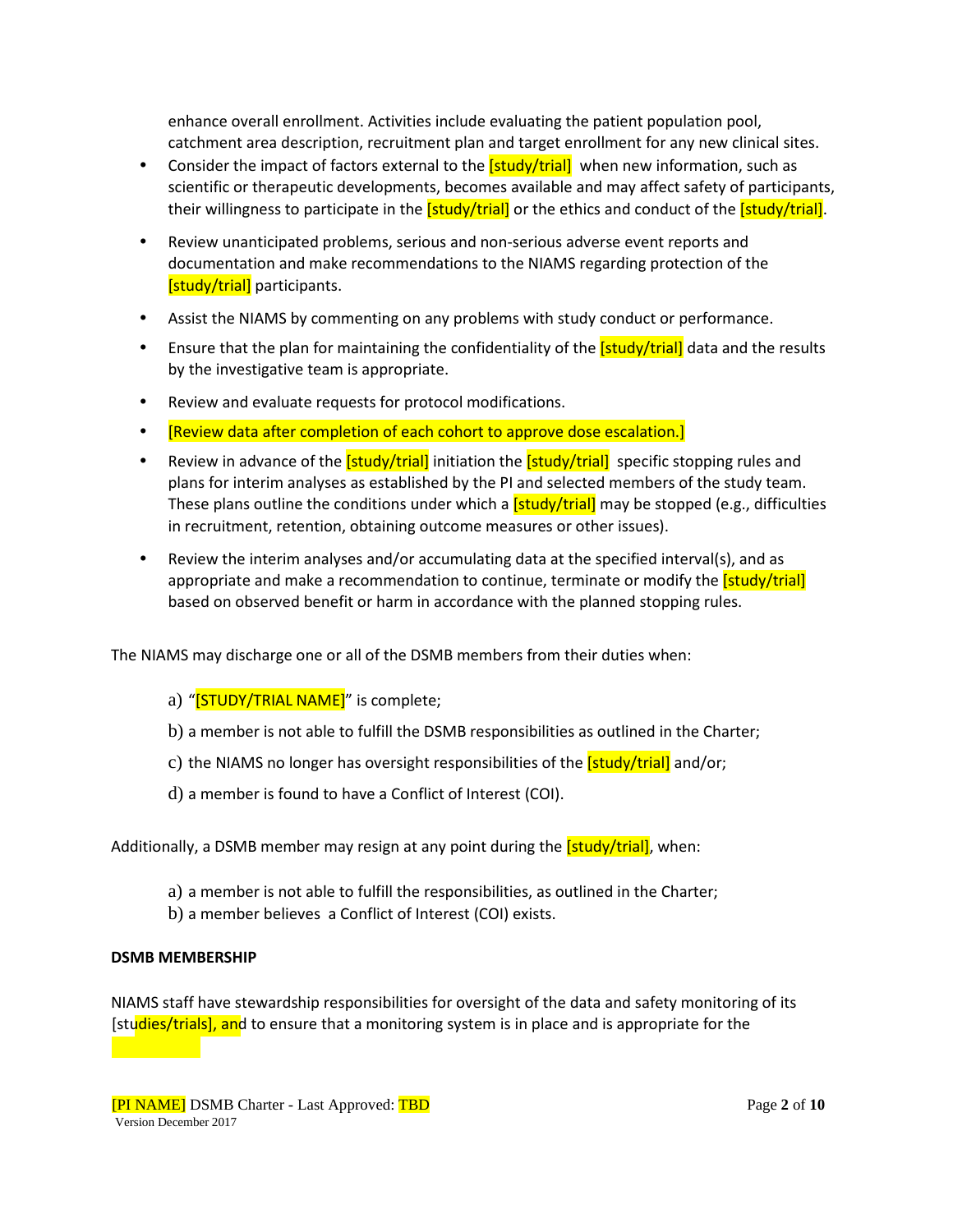[study/trial]. Additionally, the Institute is informed of recommendations emanating from monitoring activities. However, NIAMS staff are not, even in an informal capacity, considered DSMB "members" and does not have voting privileges. A limited, designated number of NIAMS staff attend the DSMB meetings and may not influence or provide input into the DSMB recommendations. The NIAMS serves as the decisional authority and may accept or reject the DSMB's recommendations.

The DSMB consists of **[NUMBER]** members who have been appointed by the NIAMS. [NUMBER] members will constitute a quorum for voting. Membership consists of persons independent of the **[study/trial]** who have no financial, scientific, or other conflicts of interest with the Principal Investigator (PI) or any Co-Investigators.

The DSMB includes experts in or representatives from the fields of [e.g., Orthopedics, Dermatology, etc.)]:

Individuals with additional expertise may be invited by the NIAMS to participate as non-voting members in the DSMB meeting in certain situations. Non-voting members must also be independent of the [study/trial] and have no financial, scientific, or other conflicts of interest with the PI or any Co-Investigators.

#### **DSMB Chairperson**

The DSMB Chairperson is appointed by the NIAMS, and confirmed by DSMB vote at the first meeting. The DSMB members must provide a full consensus vote when electing the DSMB Chairperson. The Chairperson is responsible for overseeing the meetings, working with the NIAMS and/or the Executive Secretary to develop the agenda, and summarizes all DSMB recommendations to Board, NIAMS and Executive Secretary with input from the DSMB in Executive Session. The Chairperson is the primary contact person for the DSMB.

Dr. [NAME**]** has been appointed as the DSMB Chairperson.

#### **DSMB Safety Officer**

The DSMB Safety Officer is appointed by the NIAMS and confirmed by DSMB vote at the first DSMB Meeting. The DSMB must provide a full consensus vote when electing the DSMB Safety Officer. The Safety Officer is the DSMB contact person for expedited reports (e.g., SAEs, protocol violations, and unanticipated problems). Expedited reports must be reported to the NIAMS DSMB Safety Officer, Executive Secretary, and the NIAMS Program Officer within 48 hours of the study personnel receiving notification of the event. The Safety Officer provides an assessment of the action taken by the investigative team and makes a recommendation to the NIAMS as to whether further action should be taken (e.g. collection of follow up information or a full DSMB discussion).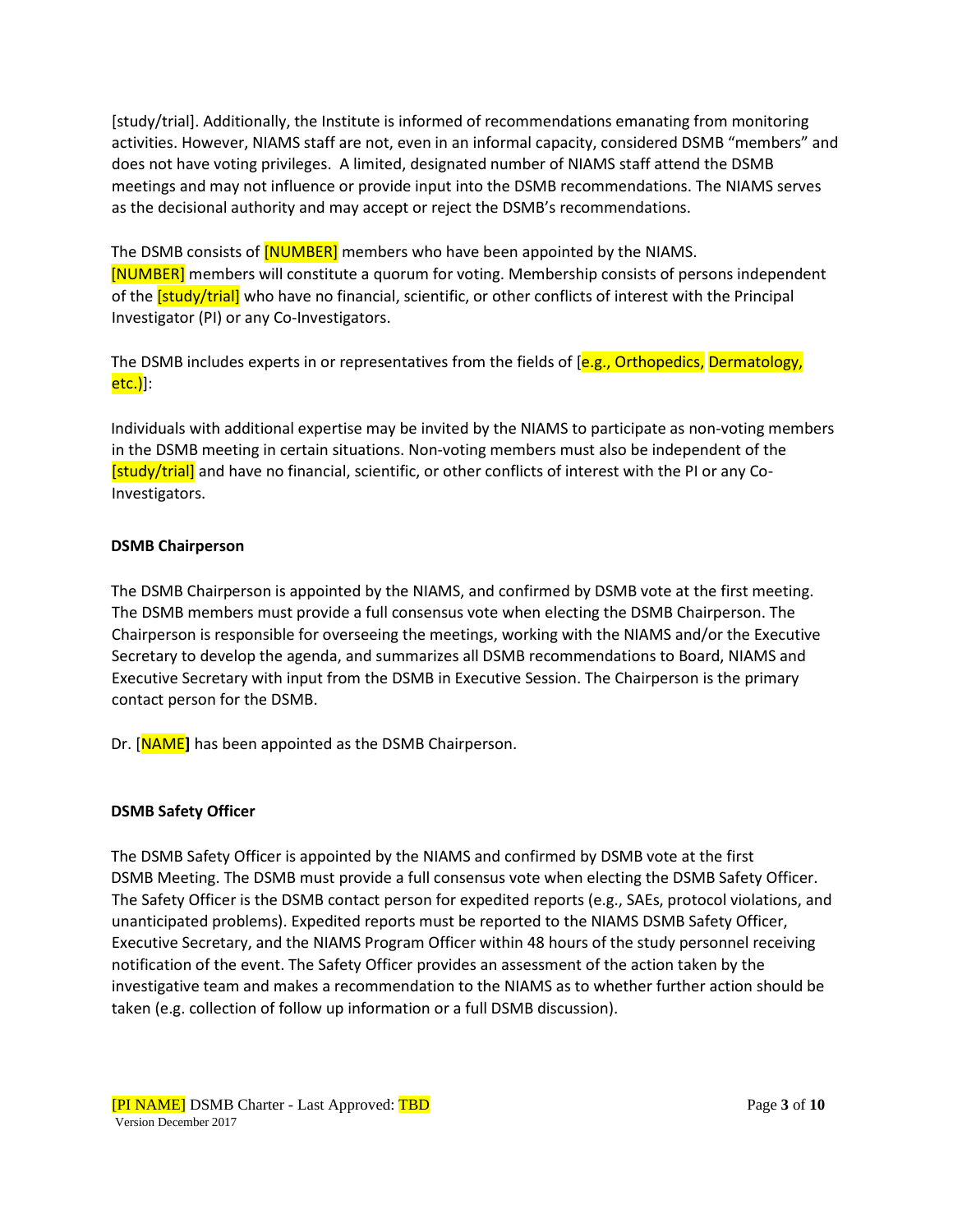While the NIAMS requires expedited reporting of Serious Adverse Events (SAEs) through the Executive Secretary, the Safety Officer and NIAMS do not provide real time assessment of SAEs. It is the responsibility of the Investigator(s) to provide real time assessment and take the necessary, immediate action with regard to participant safety.

Dr. [NAME**]** has been appointed as the DSMB Safety Officer.

### **EXECUTIVE SECRETARY**

A NIAMS contractor, KAI Research, Inc., serves as the Executive Secretary (ES) and drafts meeting agendas in consultation with the PI, DSMB Chairperson, and the NIAMS Program staff. The agenda is sent to the full DSMB and the PI for input. The ES coordinates the DSMB meetings and telephone conference calls, and provides logistics support and meeting summaries. The ES will transcribe the meeting recommendations and minutes and will distribute them to the NIAMS, the DSMB Chairperson and members. The ES is the primary contact point for DSMB communication with the NIAMS and the PI.

### **CONFLICT OF INTEREST**

Individuals invited to serve on the DSMB as must disclose any potential conflicts of interest, whether real or perceived, to the NIAMS. Conflicts of interest can include, but are not limited to, professional, proprietary, and miscellaneous interests. Any real or potential conflicts that develop during a member's tenure on a DSMB must be disclosed for the NIAMS consideration at the time the potential conflict is realized. In addition, written documentation attesting to an absence of conflict of interest is required annually.

### **Confidentiality**

Each member of the DSMB must sign a statement of confidentiality annually. All materials, discussions and proceedings of the DSMB are completely confidential. Members and other participants in DSMB meetings are expected to maintain confidentiality.

#### **BOARD PROCESSES**

Prior to commencement of recruitment, the study team drafts or revises **[study/trial]** materials (the MOOP, protocol, (DSMP) and report templates, and any other materials required for the DSMB's review). The study team delivers relevant materials to the ES, who facilitates the review process with the NIAMS and the DSMB through email and a secure website.

• Upon completion of the initial review, the DSMB members are to send KAI their comments for consideration by the NIAMS. Accepted comments and recommendations are sent to the PI for review and revision.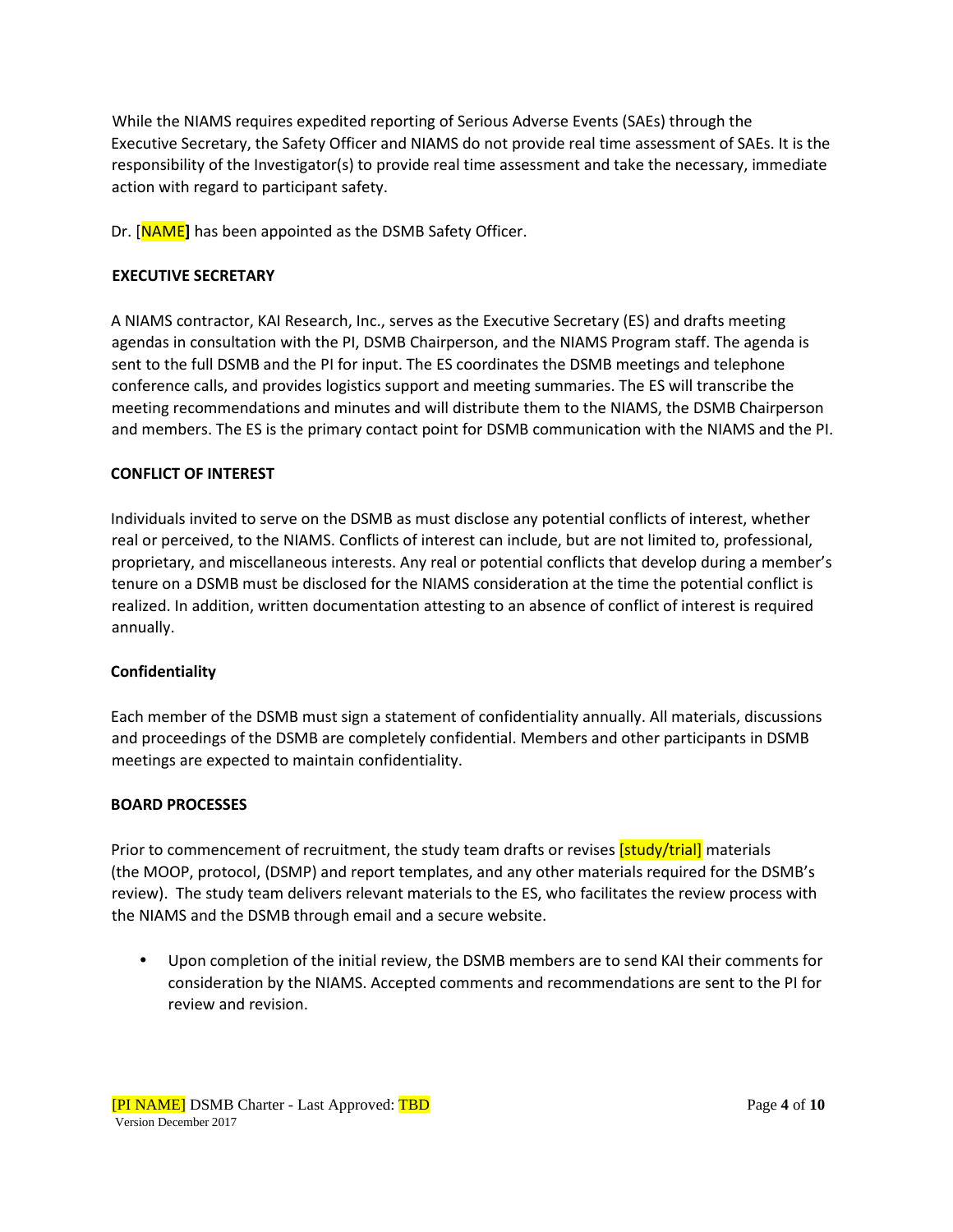• KAI concurrently schedules an introductory teleconference between the PI, DSMB, and the NIAMS. All discussions are confidential.

The first meeting is held either by teleconference or in-person before initiation of the [study/trial] to discuss the materials and whether the  $[study/trial]$  is ready to commence, establish guidelines for monitoring and determine the format for future meetings. The NIAMS, PI, and ES prepare the agenda to 1) review the study materials, 2) appoint the DSMB Chairperson and Safety Officer, 3) discuss the plan and timing for safety monitoring 4) make recommendations to initiate the **[study/trial]** and/or modify the *[study/trial]* materials and 5) review the charter. During the initial DSMB meeting, a NIAMS representative provides a training session outlining the board process and DSMB procedures for all meeting participants (DSMB members, study staff and NIAMS staff).

Reports for both the open and closed sessions and plans for interim analyses (if applicable) should be established at the initial DSMB meeting, although changes throughout the **[study/trial]** may be requested by the DSMB. In addition, the DSMB members will vote to recommend commencement of the [study/trial].

Routine meetings of the DSMB are generally held two times a year (or at other intervals determined by the DSMB), in-person or via conference call. Attendance at all meetings, both inperson and by teleconference, is highly critical for all DSMB members. Each DSMB member is specifically selected for his/her expertise and thus the member's consistent participation ensures rigorous monitoring throughout the course of the *[study/trial]*. To facilitate its role as the decisional authority, NIAMS staff attends all DSMB meetings and meeting sessions (i.e., open, closed, and executive sessions) as an objective observer, not a DSMB member. The NIAMS ES also attends all DSMB meetings and meeting sessions in order to provide logistical support and transcribe meeting summaries. Meetings are to be closed to the public because of participant confidentiality considerations.

All DSMB discussions are confidential. An ad hoc meeting of the DSMB may be called at any time by the Chairperson or by the NIAMS should ethical or patient safety issues arise. The suggestion to convene an ad-hoc meeting should be transmitted to the ES, who will notify the NIAMS and the Chairperson. Depending on the situation, this meeting may include the Chairperson alone, a quorum of the DSMB, or the full DSMB.

Safety data are reviewed regularly by the DSMB. The DSMB decides how frequently it needs to review safety data and the level of details to be provided.

### **Meeting Format**

DSMB meetings consist of open, closed and executive sessions. Discussion held in all sessions is confidential. All invited meeting participants, including the investigators, institution staff, the NIAMS staff, and the ES, may attend the **open sessions**. All sessions are normally attended by a minimum of [quorum #] voting DSMB members. The PI and the study statistician must be present. The number of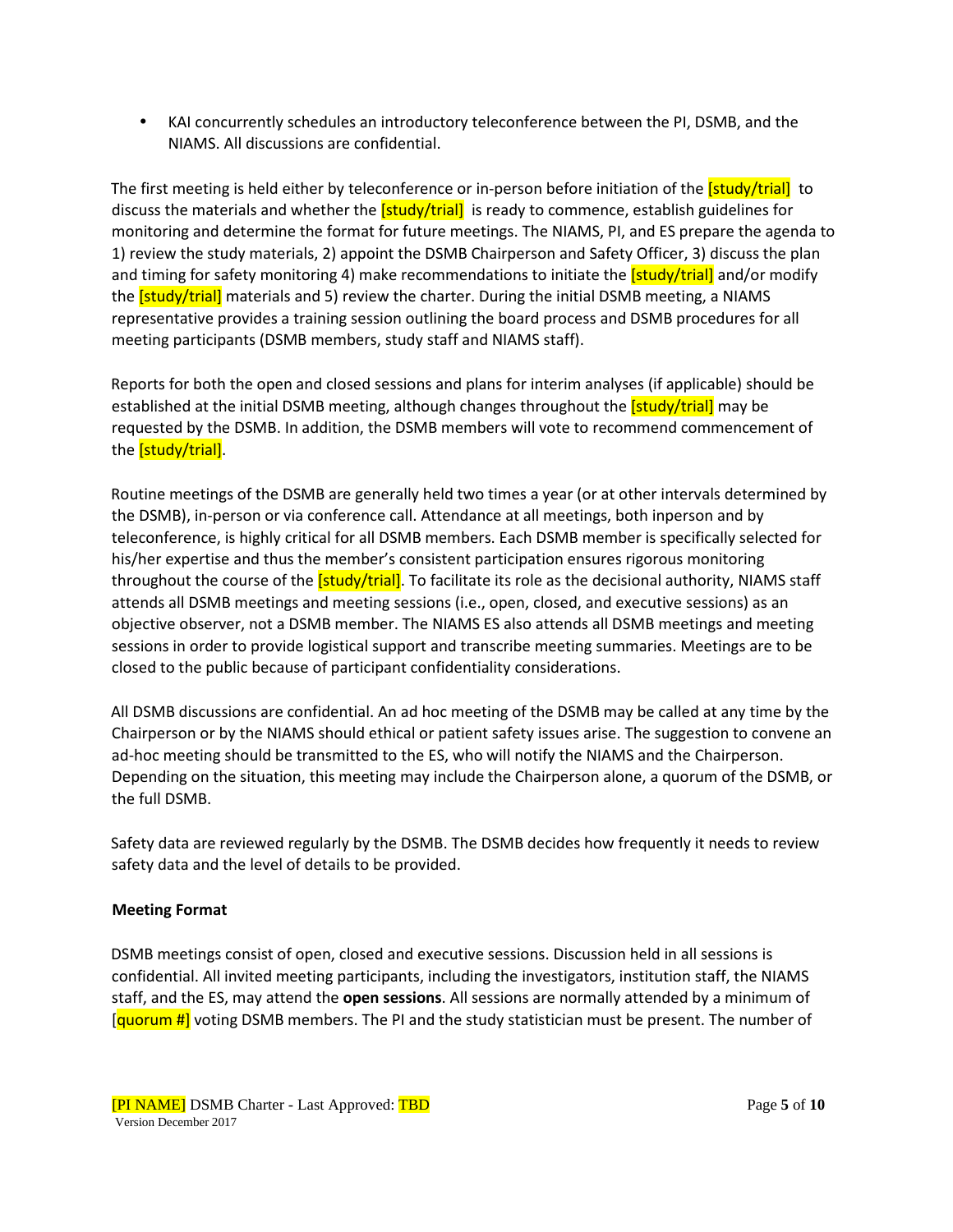NIAMS staff attending DSMB meetings should be minimized and only include experienced and trained Program Officials, Medical Officers, and Clinical Coordination staff. Other NIAMS staff may be invited to attend only when appropriate. Open session discussion focuses on the conduct and progress of the [study/trial], including patient accrual, protocol compliance, and problems encountered. **Unmasked data are not presented in the open session.** 

The **closed session** is normally attended by the DSMB members, the NIAMS staff, the ES, and the unmasked study statistician or unmasked study team designee. **If necessary, all unmasked safety data and efficacy data by treatment group may be presented during the closed session.** The DSMB determines in advance, in what format it wishes to see the data during the closed session. The discussion during the closed session is completely confidential, and thus attendance is limited to the particular members listed in this section, based on their safety monitoring and oversight roles and responsibilities.

The **executive session** will be held after the closed session to identify and discuss the DSMB's recommendations to the NIAMS. It is attended by DSMB members, the NIAMS staff and the ES.

If necessary, a second **open session** to clarify any questions that arise from the DSMB may be held with the study staff. A second **closed or executive session** may also be held, if needed.

Ad-hoc meetings may be held at any time should ethical or safety issues arise. The suggestion to convene an ad-hoc meeting should be transmitted to the ES, who will notify the NIAMS and the Chairperson.

Each meeting, whether routine or ad-hoc, must include a recommendation made by a formal DSMB majority or unanimous vote in the Executive Session to initiate, continue, place on hold or to terminate the **[study/trial]**. The decision is ultimately made by the NIAMS, taking into consideration the recommendation of the DSMB. The vote may be postponed until further information is acquired. Should the DSMB decide to issue a termination recommendation, the full DSMB must vote. In the event of a mixed vote, majority vote will rule and a minority report will be appended. The NIAMS Institute Director provides the final decision. The ES will transmit the NIAMS's decision to the PI as soon as possible. Specific recommendations will be transmitted in writing at a later date.

#### **Meeting Materials**

DSMB report templates are prepared by the study staff, typically the statistician and/or the data coordinating center in consultation with the *[study/trial]* PI, to be reviewed by the DSMB members at the first meeting. Additions and modifications to the reports can be requested at any time throughout a [study/trial]. The reports list and summarize safety data, as relevant, and describe the status of the [study/trial]. All meeting materials must be sent to the ES at least two weeks prior to the meeting for distribution to the DSMB. The ES posts the materials on the NIAMS Safety Monitoring website for access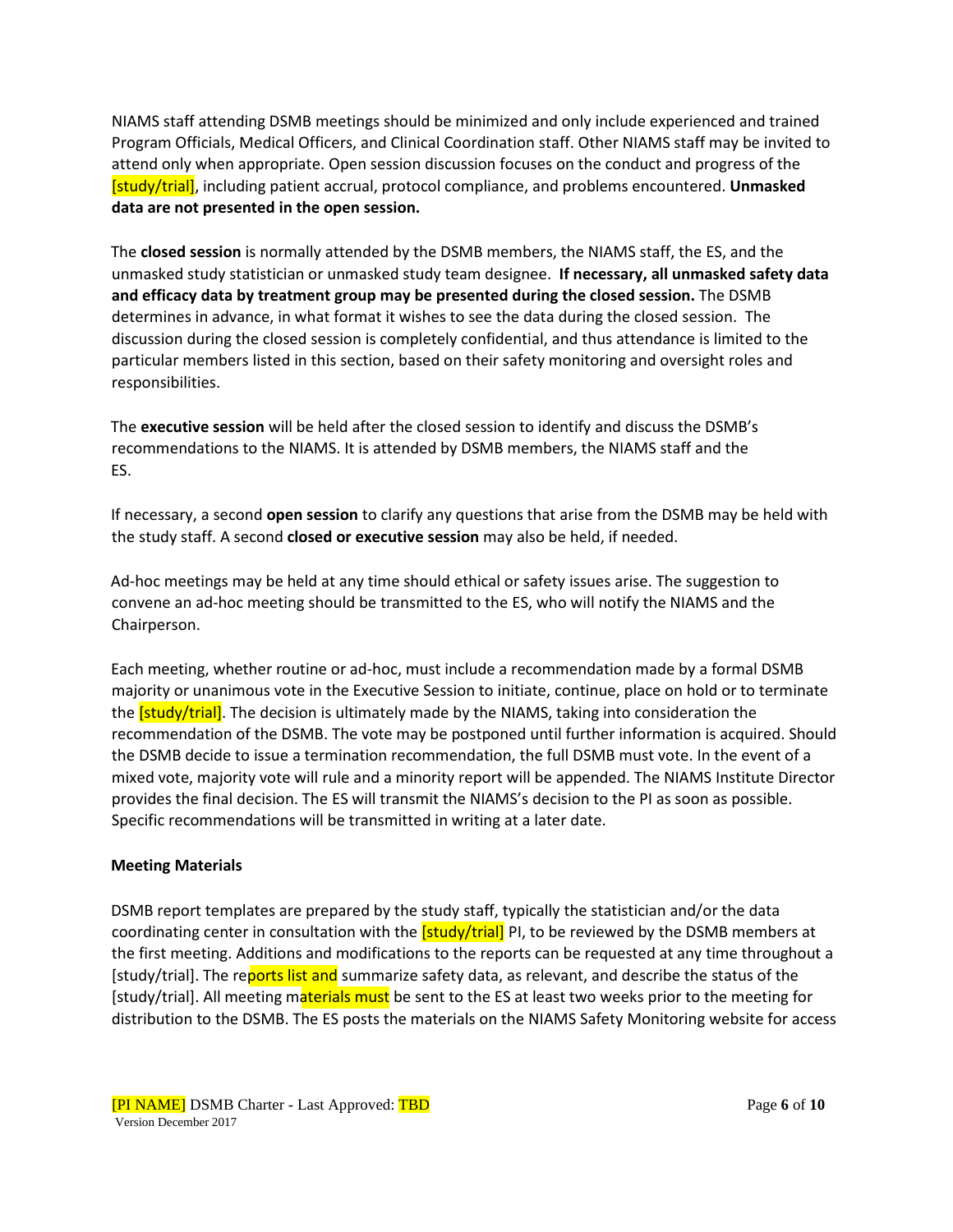by the DSMB members, study staff, and the NIAMS staff. Hard copies of the materials may be sent via express mail to DSMB members at their request. Materials are divided into two parts if requested: Part 1 contains open session materials, which may be shared with the study staff and meeting participants and referenced during any session of the meeting; and Part 2 contains closed session materials, which may contain sensitive or unmasked data and should be discussed in closed and executive sessions only.

**Part 1 –** Open session materials include administrative reports by *[study/trial]* site that describe patients screened, enrolled, completed, and discontinued, as well as baseline characteristics of the *[study/trial]* population. Listings and summaries of adverse events and serious adverse events, along with any other information requested by the DSMB may also be in the open session report, but none of the data should be presented in an unmasked manner.

**Part 2 –** Closed session materials may contain safety data in aggregate, by masked treatment group (A/B presentation), by unmasked treatment group, or in other formats as requested by the DSMB. The closed session reports are confidential. Printed copies of the closed reports should be destroyed immediately following the meeting. Hard copies distributed prior to and during an in-person meeting are collected by the study statistician or the ES at the conclusion of the meeting.

It is important that access to outcome data, when necessary, be limited to the study statistician and/or unmasked study team designee and the DSMB to protect the **[study/trial]** from bias in patient entry and/or evaluation. Any unmasked study personnel should be pre-designated and described in the MOOP.

### **Meeting Recommendations**

Meeting recommendations are drafted by the ES and are distributed for review by the DSMB Chairperson and the NIAMS within two working days after the meeting. Once the recommendations are accepted by the Chairperson and the NIAMS, the ES sends the recommendations to the full DSMB. Comments from DSMB members are obtained within two working days. The NIAMS carefully considers all DSMB recommendations, and accepts the recommendations at its discretion. The NIAMS is the decisional authority. Once finalized, the recommendations are posted to the NIAMS Safety Monitoring website and circulated to the DSMB and the PI for their review. The PI has 30 calendar days to submit a formal, written response to the recommendations. If the DSMB and the NIAMS have any further questions or concerns, the ES will notify the PI for further clarification via email. It is the responsibility of the

PI to distribute this report to all co-investigators and to assure copies are submitted to all the IRBs associated with the **[study/trial]**. The response will also be discussed at the following DSMB meeting.

### **Meeting Minutes**

The full meeting minutes are drafted by the ES and distributed for review and approval by the Chairperson and the NIAMS within 5 business days after the meeting. Any recommendations are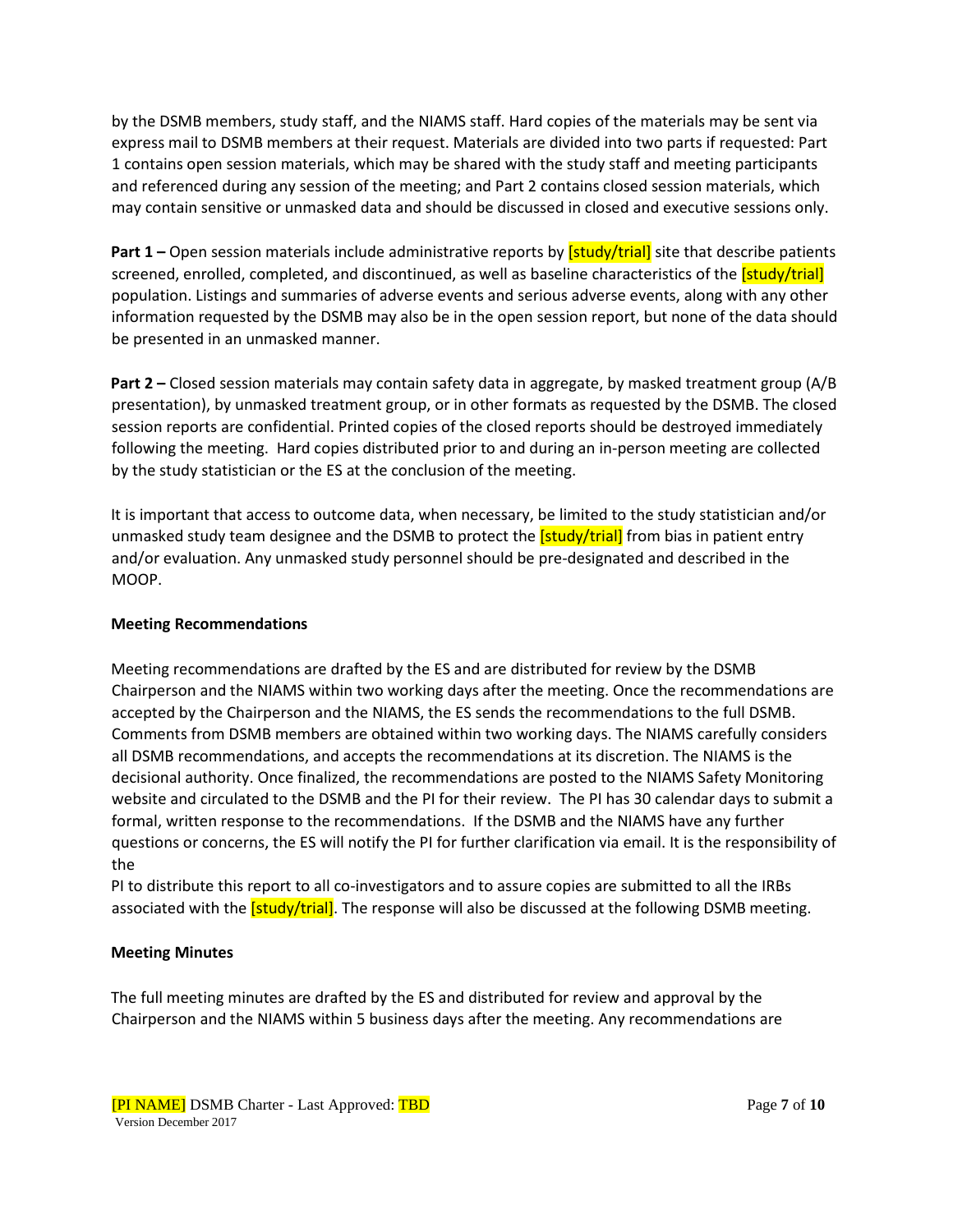inserted at the end of the minutes. Once approved by the Chairperson and the NIAMS, the ES sends the minutes to the full DSMB. Comments from DSMB members are generally obtained within 5 working days after the meeting and meeting minutes finalized no later than 45 calendar days after the meeting. Once approved by the DSMB and the NIAMS, the ES posts the approved minutes to the NIAMS Safety Monitoring website and notifies all participants. Each report concludes with a recommendation to continue, place on hold or to terminate the **[study/trial]**. A formal vote to approve the minutes is held at the next DSMB meeting.

### **Additional Reporting**

### *Monthly Status Reports (pre-enrollment)*

A status update regarding recruitment/enrollment start should be provided to the NIAMS through the ES on a monthly basis until the first participant is enrolled.

### *Monthly Status Reports (during active enrollment)*

All clinical trials must provide monthly enrollment reports by the 5th of each month once the first participant is enrolled into the study. These reports will contain an Actual versus Expected graph and a CONSORT diagram and should be submitted to the NIAMS through the ES. The reports will be shared with the DSMB for their reference.

#### *Unanticipated Problems*

Unanticipated problems are 1) unexpected events that are 2) related or possibly related to participation in the research that 3) place subjects or others at greater risk of harm than was previously known or recognized. All three criteria above must be met to qualify the event as an unanticipated problem. The Office for Human Research Protections (OHRP), the Department of Health and Human Services (HHS), provides a complete definition and the following guidance for reporting unanticipated problems to the Institutional Review Board(s) (IRBs): *Guidance on Reviewing and Reporting Unanticipated Problems Involving Risks to Subjects or Others and Adverse Events*.(

[http://www.hhs.gov/ohrp/policy/advevntguid.html\).](http://www.hhs.gov/ohrp/policy/advevntguid.html) Unanticipated problems must be reported to the NIAMS within 48 hours of the PI receiving notification of the event.

The DSMB SO reviews the unanticipated problems to determine if further action is required.

#### *Serious Adverse Events*

All Serious Adverse Events (SAEs) (regardless of expectedness, relatedness, or if they meet the definition for unanticipated problems) must be reported to the DSMB SO, and the NIAMS through KAI within 48 hours of the PI receiving notification of the event. The report will include a description of the event, as well as the Investigator's assessment of expectedness, relatedness and other information, as relevant. Any action taken by the investigative team should be provided in the report. The DSMB SO will be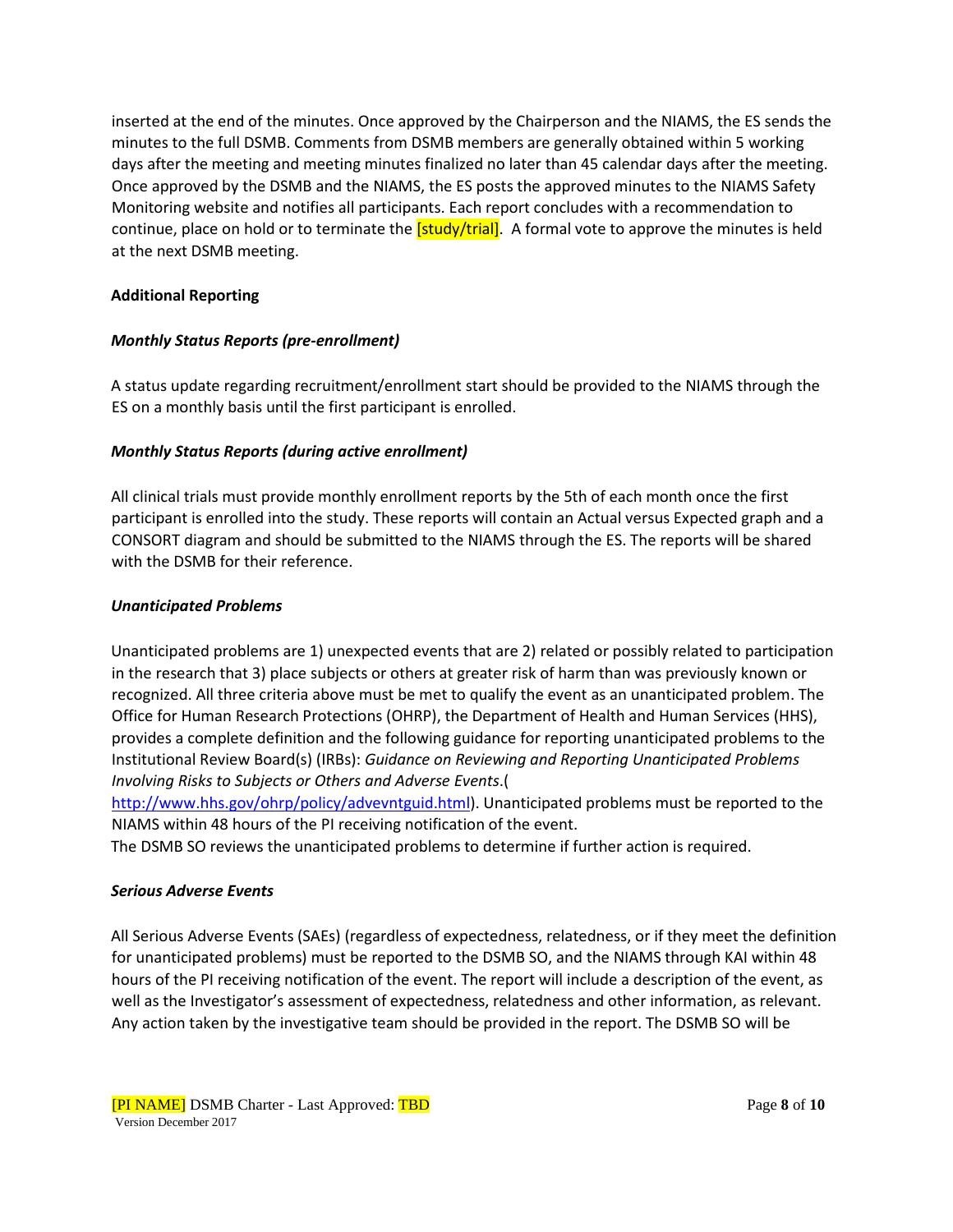provided with this information but will provide an independent assessment on attribution and expectedness, as well as whether further action is recommended (e.g. collection of follow up information).

### *Discrepancies with Assessments Concerning Unanticipated Problems*

On occasion, there may be disagreements between the investigator and the DSMB regarding the assessment and/ or management of an event that qualifies as an unanticipated problem. The following excerpt gives guidance for cases where there is a difference of opinion among the DSMB (referred to as the "monitoring entity" in the excerpt below) and the investigator [http://www.hhs.gov/ohrp/policy/advevntguid.html.](http://www.hhs.gov/ohrp/policy/advevntguid.html) 

*If the investigator determines that an adverse event is not an unanticipated problem, but the monitoring entity subsequently determines that the adverse event does in fact represent an unanticipated problem (for example, due to an unexpectedly higher frequency of the event), the monitoring entity should report this determination to the investigator, and such reports must be promptly submitted by the investigator to the IRB (45 CFR 46.103(b)(5)).*

*Please note: The DSMB and the Investigator may have iterative discussions regarding the assessment and may later come to agreement regarding the assessment and/or management of an AE. In cases where the DSMB and Investigator come to an agreement after discussions and the event is determined not to be an unanticipated problem, the Investigator is not required to report the event as an unanticipated problem to the IRB. Such discussions should take place promptly so as not to delay appropriate reporting to the IRB.* 

*Please also note that additional reporting requirements [e.g., to the Food and Drug Administration (FDA) and the IRB] are not part of the NIAMS DSMB process and are the PI's responsibility.* 

### *Protocol Deviation/Violations*

Protocol deviations/violations that impact participant safety should be reported to the NIAMS and the SO (through the ES) within 48 hours of the PI becoming aware of the event. Protocol deviations/violations that occur but do not affect participant safety are submitted with the routine DSMB meeting report. The Investigator must also adhere to the Institution's policy on reporting protocol deviations/violations to the IRB.